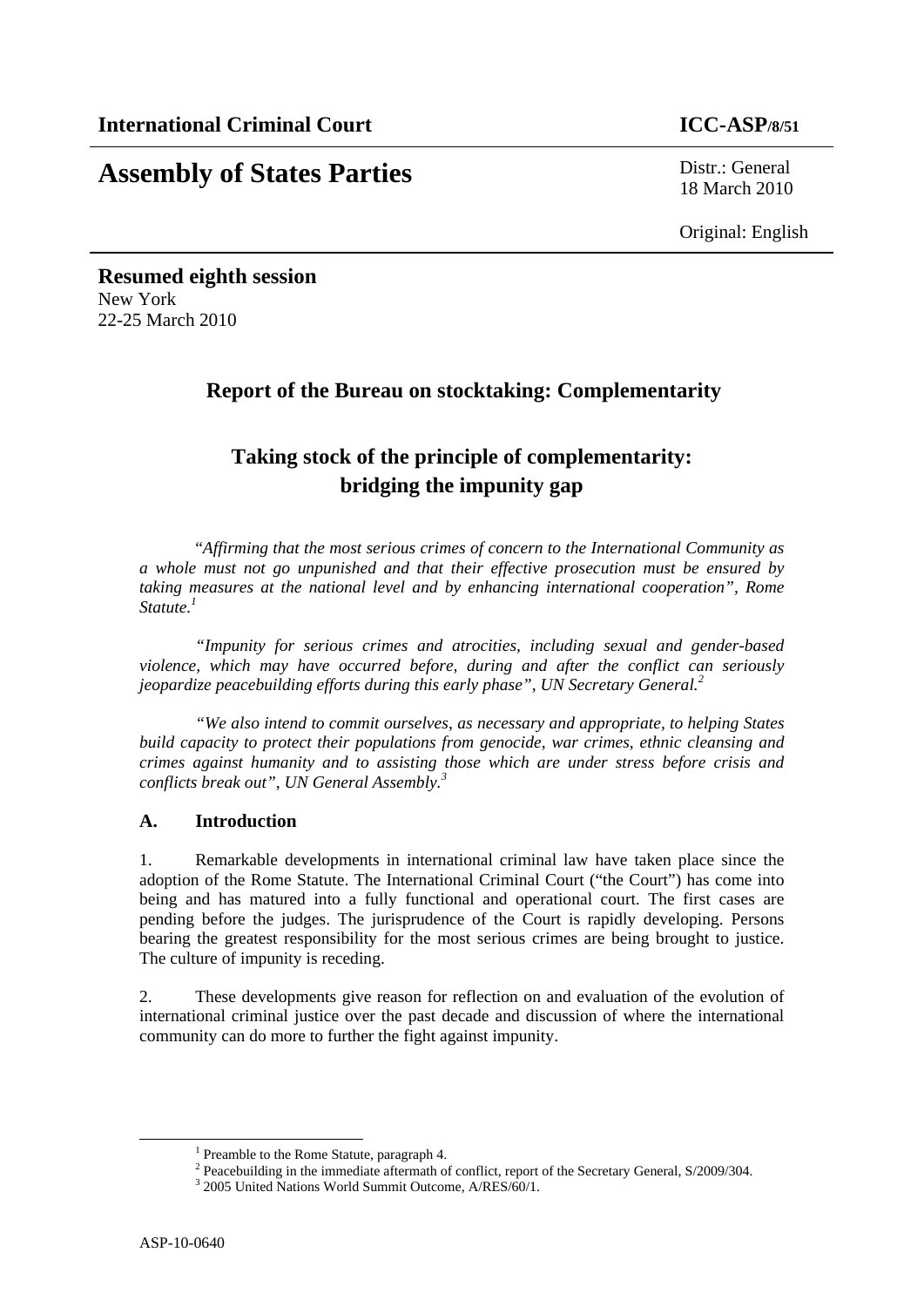3. The Court is a court of last resort. As such the Rome Statute system of international criminal justice relies heavily on actions and activities at the national level. Under the Rome Statute, the Court will only step in when national authorities are unable or unwilling to investigate and prosecute massive atrocities. The principle of complementarity is integral to the functioning of the Rome Statute system and its long term efficacy. The Assembly of States Parties (The Assembly) has agreed to focus on the issue of complementarity at the Review Conference as it is imperative to further the fight against impunity both at the international and at the national level to ensure that any impunity gaps are closed. At the same time the judicial and prosecutorial independence of the Court must be underlined as well as the fact that any issues relating to the admissibility of cases are for the Judges of the Court to decide.

4. The aim of this paper is to provide a background for discussions of complementarity at the Review Conference. The paper will first examine the experience with the principle of complementarity so far and then look at ways in which the Rome Statute system may be strengthened even further. It is in this context important to note the Court's core mandate and function which is a judicial one and to emphasize that the Court is not a development agency. None of the proposals in this paper are in any way intended to add to the functions of the Court or fundamentally change the way in which it interacts with domestic jurisdictions. Activities aimed at strengthening national jurisdictions as set out in this paper should be carried forward by States themselves, together with international and regional organizations and civil society, exploring interfaces and synergies with the Rome Statute system. In this way, the paper attempts to create a platform for further discussions on how such synergies could be identified and utilised within existing development cooperation structures and agencies. As such, enhancing the readiness of national jurisdictions is not foreseen to have any budgetary implications for the Court.

5. It should be emphasized that each State has the responsibility to fulfil its obligations under the Rome Statute. Any proposal and suggestion in this paper shall not detract from these obligations nor make the fulfilment of obligations under the Rome Statute contingent on complementarity initiatives. Furthermore, all activities aimed at strengthening the Rome Statute system are not obligatory but would, rather, seek to engage States in voluntary assistance.

# **B. Taking stock of the complementarity and the Court**

# **1. The principle of complementarity**

6. The Rome Statute system is based on the principle of complementarity. The preamble of Statute as well as article 17 provides that the Court shall be complementary to national criminal jurisdictions. Therefore the Court does not replace national proceedings and is a court of last resort.

7. The Court determines the admissibility of a case through a judicial assessment. Only where States are unable or unwilling to genuinely investigate and prosecute crimes in their own jurisdictions would the Court be in a position to act. Consequently, even where serious international crimes have been committed, a case would not be admissible if the State concerned was conducting genuine domestic proceedings. Any determination of admissibility, however, can ultimately only be made by the judges of the Court.<sup>4</sup>

 $\overline{a}$ <sup>4</sup> It is worth noting the two-step approach utilized in decision ICC-01/04-01/07 OA 8 of 25 September 2009.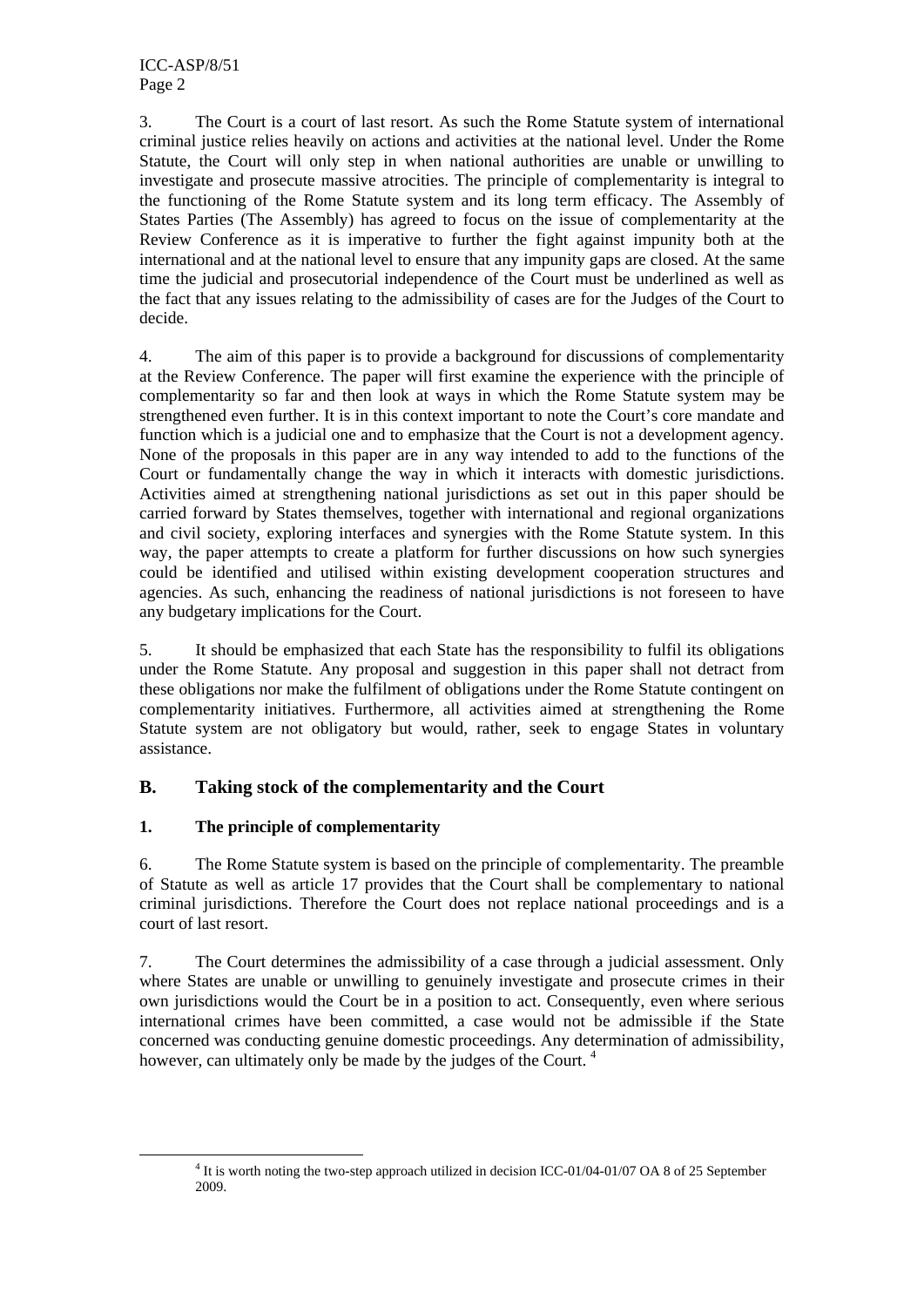#### **2. Complementarity in practice**

8. The Court currently has four situations, the Democratic Republic of Congo, Central African Republic, Uganda and Darfur/Sudan. Three of the four situations were self-referrals and the Court has determined in all cases that there were no relevant proceedings.

9. The reasons for inactivity in conducting genuine domestic prosecutions are manifold and may be linked to an **inability** to do so. Of particular interest here is technical or capacity issues in connection with absent or ineffective legislative framework for implementation, limited expertise in and experience with investigations, failure to prioritize serious cases, lack of resources in the judicial system, absence of an effective national witness protection program or safety for judges and prosecutors and enforcement of sentences or a general lack of capacity and means.

10. These challenges may be felt particularly by a number of States that have the will and intent to end impunity but lack the resources, expertise and capacity as well as a wellfunctioning, independent judiciary.

11. A special challenge is **unwillingness** to conduct genuine national proceedings. This situation could occur due to political interference in the judiciary and governmental complicity in the commission of crimes and can manifest itself in an unwillingness to secure the arrest of suspects. While unwillingness is not addressed in detail in this paper, it is important to keep in mind that assistance and cooperation alone will not solve all issues relating to impunity.

12. The Court will never be able to prosecute all those responsible for crimes under its jurisdiction in a given situation. Whilst not prescribed by the Statute, the Prosecutor has taken a policy decision to focus prosecutions on those bearing the greatest responsibility for the most serious crimes. Furthermore, the Prosecutor on an ongoing basis sets out the strategy and criteria of which cases would be afforded focus. However, this should not mean that lesser perpetrators enjoy impunity. Likewise, crimes that do not meet the gravity threshold should not go unpunished. As established by the Rome Statute, the end-goal of no impunity is efficiently achieved by States themselves assuming as much responsibility and ownership of the process as possible, in partnership with the Court and other stakeholders. Consequently, stakeholders, in particular States and international and regional organizations, as well as civil society, can play a role in proactively strengthening national jurisdictions and advance domestic investigations and prosecutions of the most serious crimes of international concern. It is worth recalling that the preamble of the Rome Statute states that the most serious crimes of concern to the international community as a whole must not go unpunished and that their effective prosecution must be ensured by taking measures at the national level and by enhancing international cooperation.

# **3. The impunity gap**

13. As indicated, States have the primary responsibility to investigate and prosecute massive crimes. The Court does not have primacy over the national system and will only act where there is inability or unwillingness on the part of the domestic jurisdiction, as determined by the Court. Furthermore, where there is inactivity linked either to inability or unwillingness, the Prosecutor has chosen a policy of focusing prosecutions on those bearing the greatest responsibility for the most serious crimes. Consequently, the Court does not replace the national jurisdiction in the prosecution of other offenders. Furthermore, as explored above, States in a number of situations either lack the capacity or the will to prosecute these serious crimes for a variety of reasons.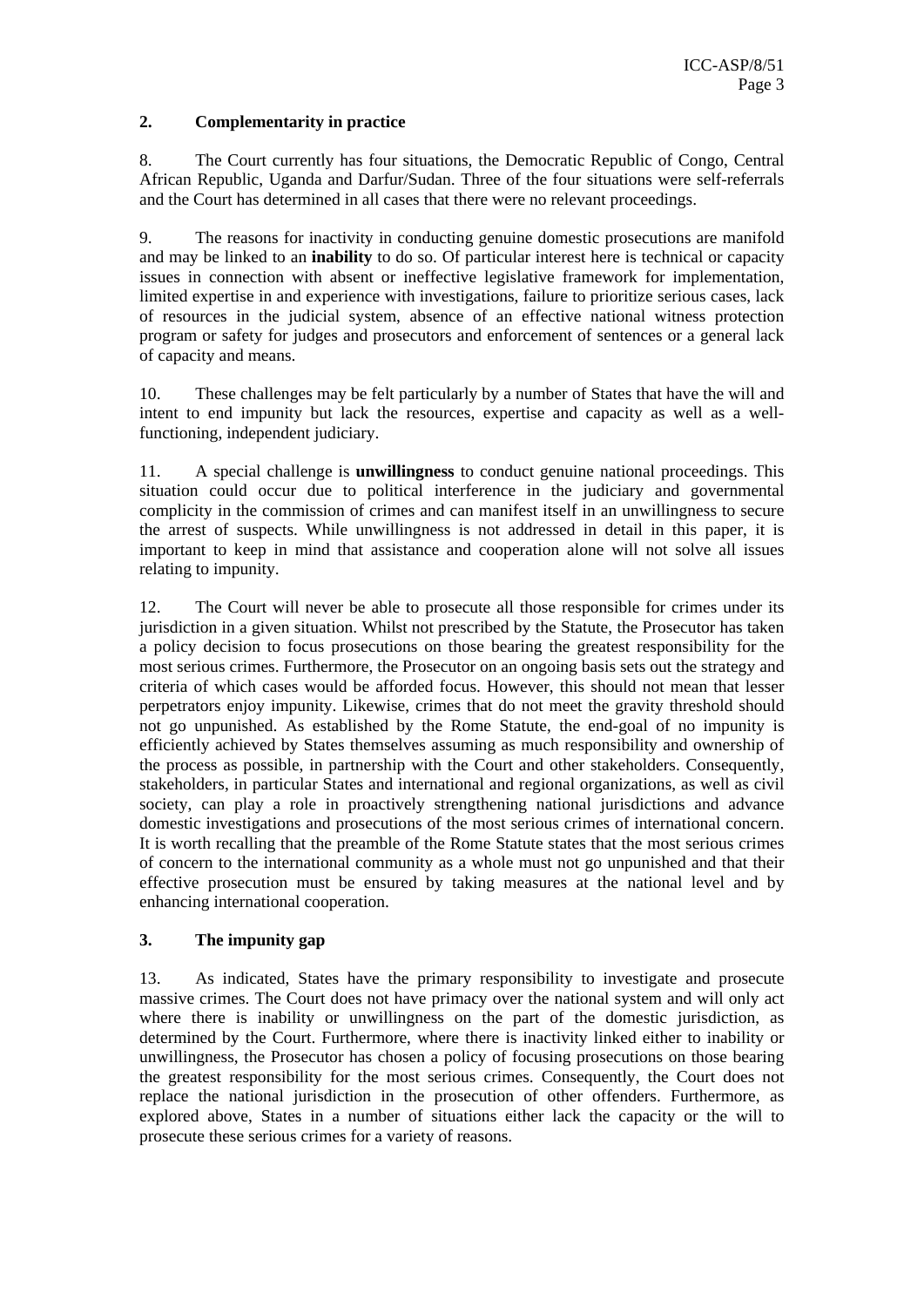14. The consequences of these problems are manifold, but first and foremost an impunity gap may develop **horizontally** between situations that are investigated by the Court and situations that for legal and jurisdictional reasons are not, or **vertically** between those most responsible brought before the Court and other perpetrators who are not.<sup>5</sup>

15. It should also be emphasised that since the Court has limited resources and capacity and proceeding from the strategy of the Prosecutor, the Court currently only focuses on those bearing the greatest responsibility. Consequently, it is necessary for measures to be taken by States Parties to ensure that all perpetrators of war crimes, crimes against humanity and genocide are brought to justice and that crimes that do not meet the gravity threshold do not go unpunished. Through domestic efforts and mutual international assistance on a voluntary basis the fight against impunity could be further advanced in national jurisdictions.

# **C. Enhancing the readiness of national jurisdictions through positive complementarity**

# **1. Positive Complementarity**

16. While positive complementarity could take many forms, for the purposes of this paper, positive complementarity refers to all activities/actions whereby national jurisdictions are strengthened and enabled to conduct genuine national investigations and trials of crimes included in the Rome Statute, without involving the Court in capacity building, financial support and technical assistance, but instead leaving these actions and activities for States, to assist each other on a voluntary basis.

17. The actual assistance should thus as far as possible be delivered through cooperative programmes between States themselves, as well as through international and regional organizations and civil society. Such assistance rendered under positive complementarity can broadly be divided into three categories:

- a) Firstly, there is **legislative assistance**, which includes the drafting of the appropriate legislative framework and assistance in overcoming domestic hurdles for passing such legislation. In addition, assistance may be provided for ratification of an Agreement of Privileges and Immunities and other legal instruments pertaining to investigating and prosecuting the most serious crimes. Annex A gives an example of such assistance.
- b) Secondly there is **technical assistance and capacity building** with regard to domestic judicial systems. Such assistance includes, but is not limited to, training of police, investigators and prosecutors, capacity building with regard to protection of witnesses and victims, forensic expertise, training of judges and training of defence counsel, security for and independence of officials. Such assistance could take the form of supplying judges and prosecutors to assist national courts or other forms of support to special war crimes divisions of domestic institutions and hybrid tribunals, as appropriate. Furthermore, assistance could be rendered for capacity building with regard to mutual legal assistance in criminal matters, to underpin cooperation in actual prosecutions. Annexes B to D provide examples of technical assistance and capacity building in the context of the Rome Statute.

 $\frac{1}{5}$  $<sup>5</sup>$  Some sources suggest that the number of direct perpetrators in Bosnia alone is 15,000 to 20,000, while</sup> the ICTY has only indicted 161 in all States of FRY. Such numbers are not available for Court situations, but it seems likely that there would be some parallels.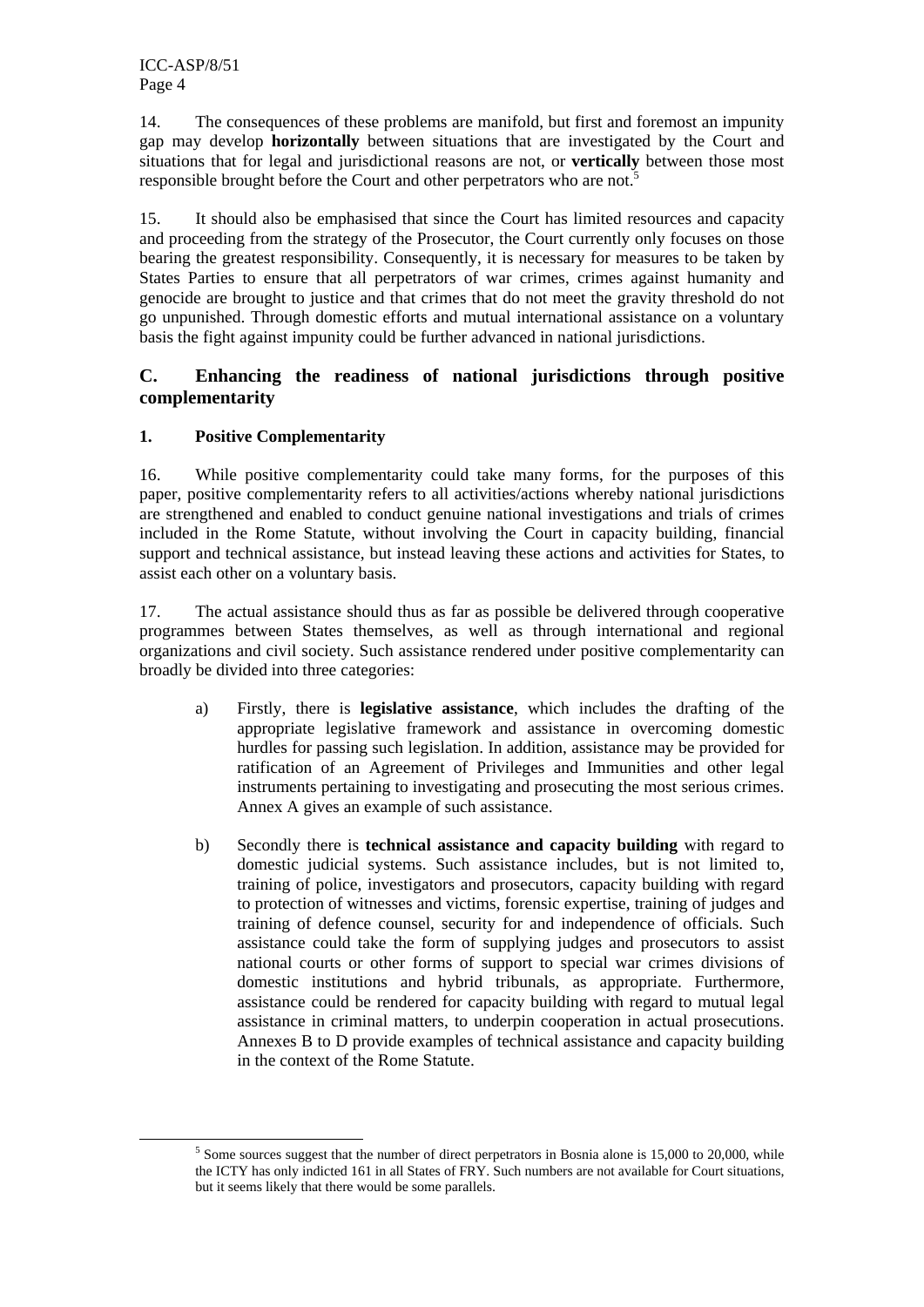c) Thirdly, assistance with construction of **physical infrastructure**, such as courthouses and prison facilities, and the sustainable operation of such institutions. Capacity building would, however, be needed to ensure that the functioning of such institutions comply with internationally accepted standards and that adding an element of training to the operation of the institutions may be beneficial. Annexes E and F provide examples of this type of assistance.

18. In general, experience shows the importance of a holistic approach to enhancing national capacity, taking into account the entire judicial cycle from initiating investigations to enforcing sentences. If one part of the judicial sector is not working, assistance to other parts will not achieve the desired result. More mundane issues, such as provision of electricity and office stationary or food in the case of prisons, must also be taken into account, to ensure sustainability. In addition, many areas of assistance cut across the three categories. For instance witness protection may require both legislative assistance and capacity building.

# **2. Scenarios**

19. Cooperation between stakeholders in the international community may take different forms and have different approaches depending on situations and areas of need. As indicated above, the role of the Court is quite limited and in most scenarios primary activities will rest with states, international organisations and civil society. The following situations could be envisaged:

#### **a) Situations where no crimes under the jurisdiction of the Court have been committed.**

20. This is the situation experienced by most State Parties. This situation does not, however, detract from the obligations to investigate and prosecute any future crimes, and commitments undertaken to protect civilian populations from such crimes.

21. These situations generally provide for a very limited role of the Court, but there may be significant scope for bilateral cooperation between States Parties themselves and between States Parties and relevant regional and international organizations with a view to enhancing the readiness and preventive effect of the domestic jurisdiction across the different areas mentioned above. This will be a purely preventive endeavour to ensure impunity gaps will not develop in the future and deter the commission of future crimes. However, such assistance may, in addition, enable the State in question to combat illegal activities undertaken on its territory or by its nationals that are linked to the commission of the most serious crimes abroad. Synergies with existing development cooperation programmes – notably in the area of rule-of-law – could be explored.

#### **b) Situations where crimes under the jurisdiction of the Court may have been committed**.

22. These situations, often where the Court has initiated a preliminary examination, can be in States that are experiencing ongoing conflict or emerging from conflict, or have witnessed some other form of violence. No determination has yet been made to initiate an investigation.

23. Such situations offer early opportunities to catalyze domestic proceedings. They call for immediate action by the international community in cooperation with the State in question and the Court. Avoiding impunity by ensuring that the judicial system is capable of dealing with war crimes, crimes against humanity and genocide, crimes that may have occurred during the conflict is vital in underpinning peacebuilding efforts. Cooperation should focus on promoting the immediate ability of the national judicial system to deal with the most serious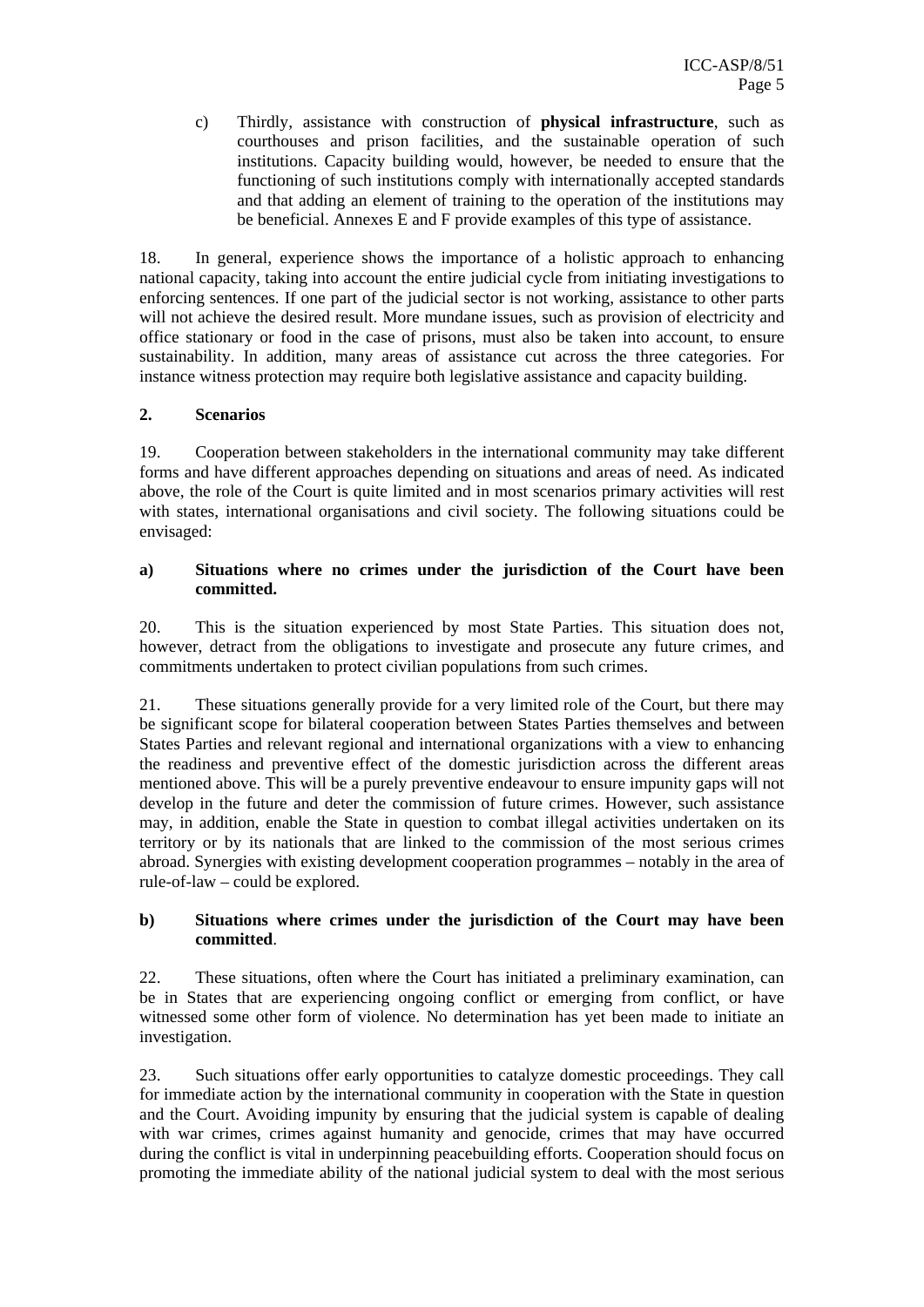crimes, regardless of any future admissibility determination. This can and should be done as part of any ongoing peacebuilding and stabilization efforts aimed at early recovery.

#### **c) Situations where the Court is investigating and prosecuting crimes under its jurisdiction.**

24. These situations are similar to sub-paragraph (b), except that the Court has determined prima facie the admissibility of cases within the situation, and thereby also that crimes have been committed. These situations include cases where the Court has issued arrest warrants which may or may not have been executed, and are therefore more complicated from a complementarity point of view as no initiative should infringe on the judges' determinations. There are, however, opportunities for burden-sharing between the Court and national courts.

25. In these situations, where the Court is investigating and prosecuting those bearing the greatest responsibility for the most serious crimes, there will be a need for support to national jurisdictions to enable them to deal with other perpetrators and victims through enhancing the capacity of the domestic judicial system, examining options for giving support also to hybrid tribunals and truth and reconciliation commissions, as well as forms of traditional justice, where and as appropriate. The need to preserve the judicial and prosecutorial independence of the Court must, in particular, be taken into consideration in all situations. Actions under positive complementarity must not be misused to avoid justice. In addition, activities undertaken should also take into account leaving a lasting legacy of the Court. Again, synergies should be explored with regard to on-going peacebuilding and stabilization efforts aimed at early recovery.

#### **d) Situations where the Court has concluded investigations and prosecution of those most responsible**.

26. The Court has concluded its investigation and possibly prosecutions or may be in the process thereof. Those bearing the greatest responsibility have been brought to justice. However, there is still a need for dealing with other perpetrators and ensure that the judicial system is capable of handling future crimes. There is a role to be played by both the Court and the international community with regard to actual proceedings and preventing future crimes. Where the situation has stabilized, this could be part of regular development cooperation efforts, or otherwise as support to transitional justice activities and stabilization efforts

# **3. Actors**

27. States, the Court, the international community and civil society have different roles to play in the different situations, and may be active through different mechanisms.

# **a) Role of States**

28. Whilst the activities that can be carried out by the Court will contribute significantly to furthering national proceedings and strengthening the rule of law, there are a number of obvious constraints. In this context, much more can be done by the international community through **State-to-State cooperation**, with involvement, as appropriate, of the Court.

29. States Parties have an obligation to cooperate with the Court under the Rome Statute. However, as the preamble of the Rome Statute emphasizes, serious crimes of concern to the international community should not go unpunished and prosecutions must be ensured by taking measures at the national level. Increased cooperation between States themselves to this end would be desirable.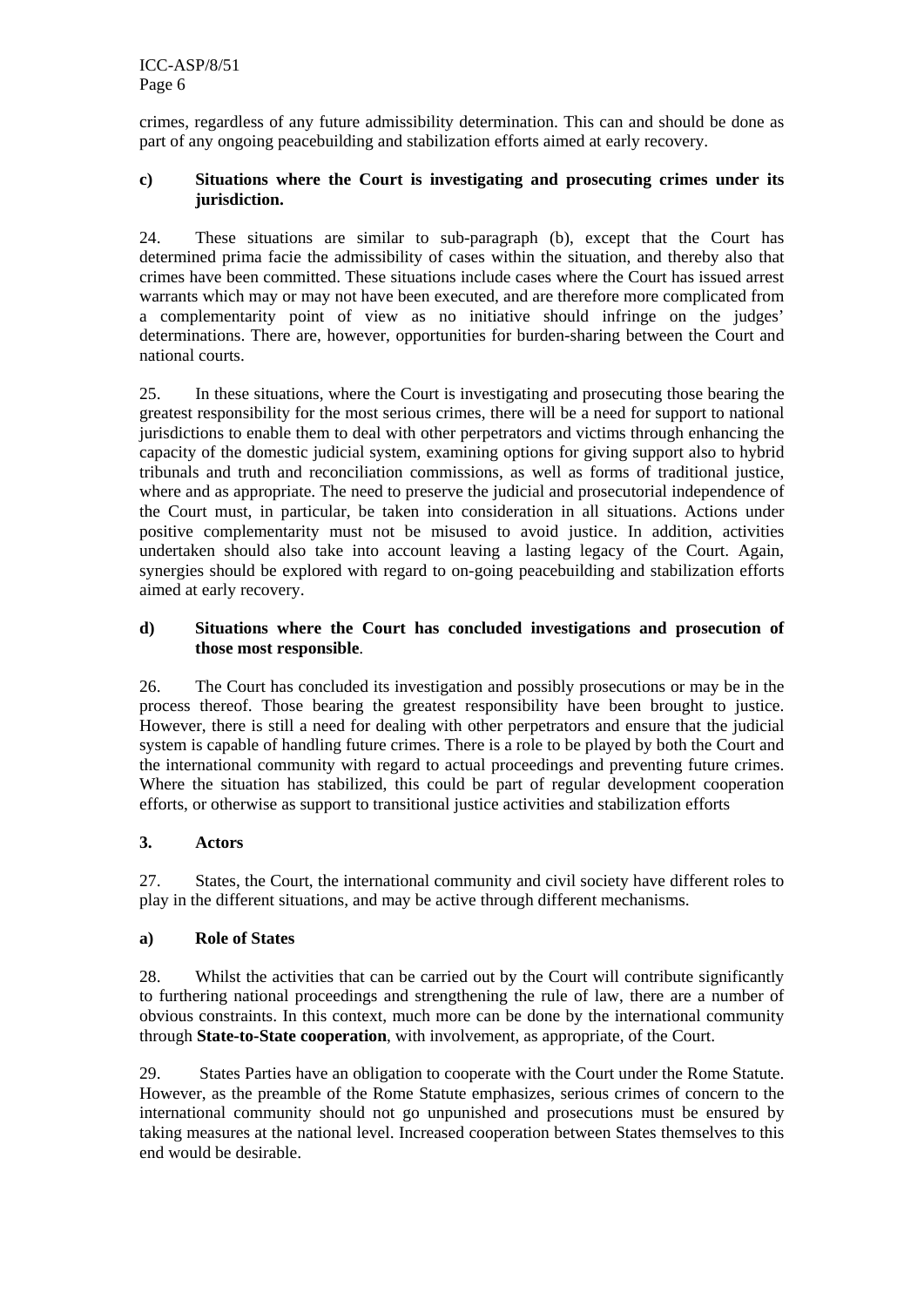30. Many of the activities described above are already, to some extent, being undertaken by donor States in cooperation with partners. Many development cooperation organizations are operating extensive rule-of-law programmes, and synergies between the Rome Statute system and these activities should be explored further. Benefits could accrue, moreover, from mainstreaming and integrating issues of international and domestic rule of law and criminal justice across governmental sectors, as well as in the work of other relevant organizations.

31. Also, in situations where States are emerging from conflict there is a need to ensure that impunity does not prevail. Efforts aimed at peacebuilding and stabilization could include efforts aimed at enabling the national judicial system to combat the most serious crimes in order to avoid an impunity gap that may impact negatively on the recovery of the State in question.

32. In general, mainstreaming of the Rome Statute system with existing development cooperation and assistance efforts could strengthen the impact of the Statute and of the Court. In addition, this could avoid situations where various actors in the field work at crosspurposes.

33. The need for assistance will vary from State to State depending on the type of scenario and other circumstances. More often than not, however, many of the activities mentioned above will be needed in different situations. Donor States as well as partner States should pay due attention to the specific needs of the judicial system created by the specific situation and attempt to address them.

34. Support for implementing legislation is already available for some States and could be expanded. Efforts with regard to establishing tri-partite relationships between States willing to undertake witness protection and States with the ability to provide financial support are underway. Such relationships could be explored in relation to other aspects of support to national jurisdictions, as the Court seeks agreements to obtain the necessary cooperation.

35. Generally, much may be achieved by States examining their existing activities and development programmes with a view to indentifying areas where synergies could be explored and additional efforts undertaken with a view to reinforcing the Rome Statute system. The same applies to existing partnerships between States on the one hand and international organizations and civil society on the other.

36. To advance, as appropriate, such voluntary assistance, the Assembly should task the Secretariat of the Assembly of States Parties ("the Secretariat") with facilitating the exchange of information between the Court, States Parties, signatory States, international organizations, civil society and other stakeholders aimed at strengthening domestic jurisdictions. This function would be established within existing resources and be limited in its role. It should be emphasized that this function would not in any way engage in the actual provision of assistance or capacity building.The modalities of this function, if established, should be discussed further. The Secretariat should report on progress in this regard to the tenth session of the Assembly of States Parties. Overall, such aspects of complementarity merits further discussions in the Assembly and its subsidiary bodies on an on-going basis.

# **b) International organisations and civil society**

37. Experience has shown that progress in the fight against impunity can only be achieved through collaboration of the entire international community. There are certain practical limitations in the role that States can play, including not being present in the field or not having sufficient practical capacity to implement activities. The need to minimize administration and bureaucracy is a guiding principle for many States. In addition, different States have different areas of expertise and ability.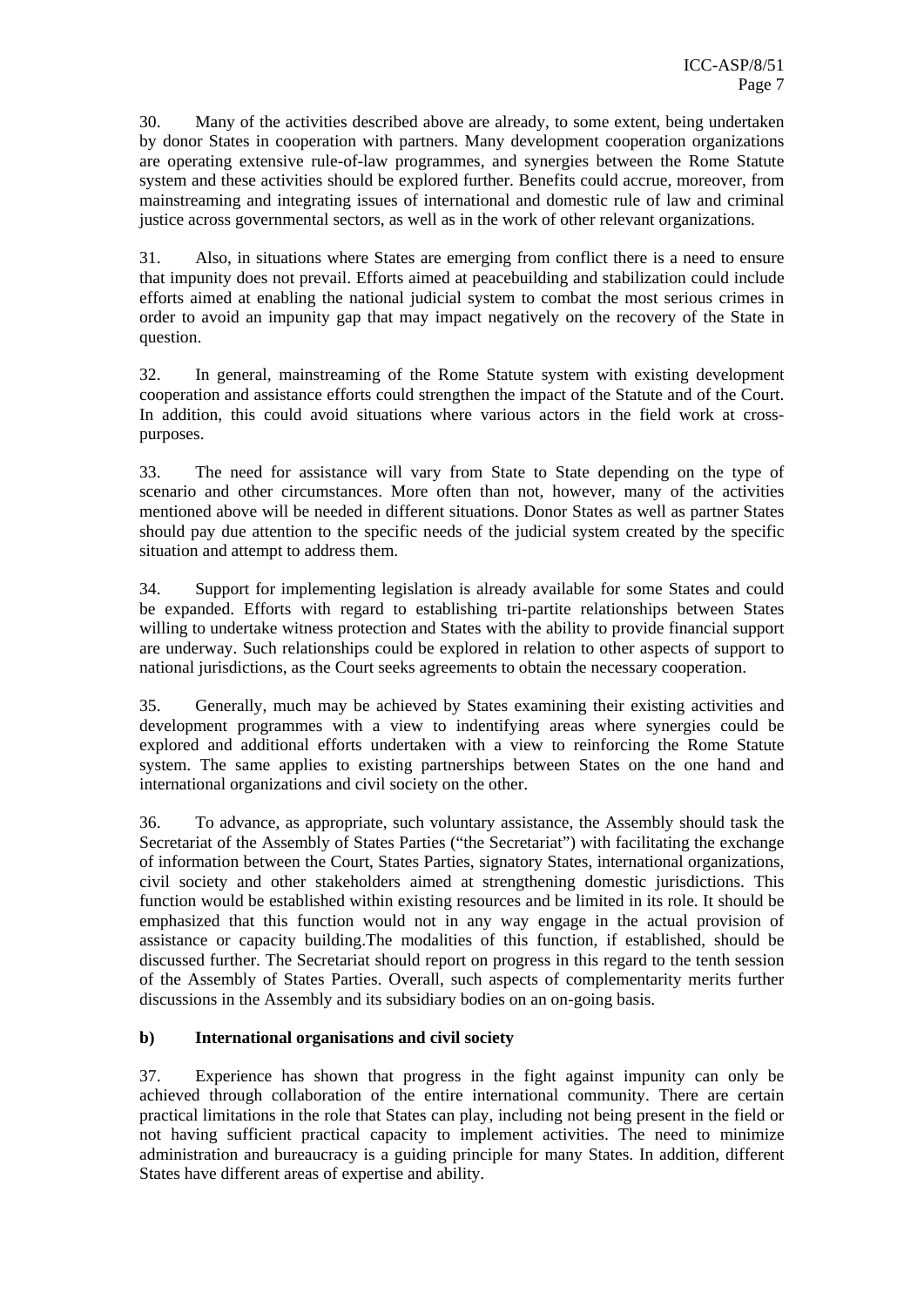38. Also against this background, partnerships and implementation of positive complementarity through international organizations and NGOs have proven invaluable in the fight against impunity. These organizations possess both the necessary technical expertise and the implementing capacity.

39. Many specialised international and regional organisations undertake a range of ruleof-law activities. Some of them have independent financing for these activities, other rely on voluntary funding and a programme or project basis. The organisations could – together with States – explore ways in which The Rome Statute system could be further strengthened through positive complementarity. Annex A to F provide examples of how this can be done.

40. In addition, civil society and NGOs also have a wealth of experience of being in the field and understanding the needs of domestic jurisdictions. They already implement projects in a range of sectors and can play a vital role in bridging the impunity gap through positive complementarity.

41. Furthermore, with regard to universality, NGOs play a vital role vis-à-vis non-States Parties by building awareness of the benefits of the Rome Statute and promoting ratifications.

# **c) The role of the Court**

42. The role of the organs of the Court is limited. It is not envisaged that the activities described here would entail additional resource for the Court, nor should the Court become a development organization or an implementing agency. The Court is seen as a catalyst of direct State-to-State assistance and indirect assistance through relevant international and regional organizations and civil society, with a view to strengthening national jurisdictions. Annex H sets out some of the activities undertaken by the Court within the existing setup.

43. The Court and its different organs currently engage in activities which enhance the effectiveness of national jurisdiction capacity to prosecute serious crimes. Each has different roles to play in different situations. Responding to national authorities and cooperating with them is increasingly becoming part of the strategy of the Prosecutor. These efforts can also contribute to decreasing the overall financial and capacity burden placed on the Court in the long term, as assistance to national authorities can have an impact on the case load of the Court.

44. While the types of practical assistance that can appropriately be provided by the Court is limited by the Court's core judicial mandate, there may be scope for the Office of the Prosecutor to engage in certain capacity building activities within existing resources and without compromising its judicial mandate. The Prosecutorial Strategy entails that the Office of the Prosecutor involves as much as possible national law enforcement experts in its activities. There may be scope for exchanging information with national authorities and efforts would need to be undertaken by stakeholders involved to ensure that this would not jeopardize the security of witnesses and victims and the on-going activities of the Court. In addition, in-situ proceedings, if and when possible, could provide opportunities for strengthening the national jurisdiction and build interest in complementary national investigations and prosecutions. The Registry could assist States Parties by helping to identify areas that could be the subject of their activities aimed at strengthening domestic judicial systems. Such efforts would also not impact on the independent judicial mandate of the Court.

45. The relevant organs of the Court could, within the limits of their respective mandates, also act as a catalyst for assistance, helping to bridge the divide between donors and potential partner countries. In this way, the justice system envisaged by the Rome Statute – involving States Parties and the Court in partnership – can give effect to the principle of complementarity.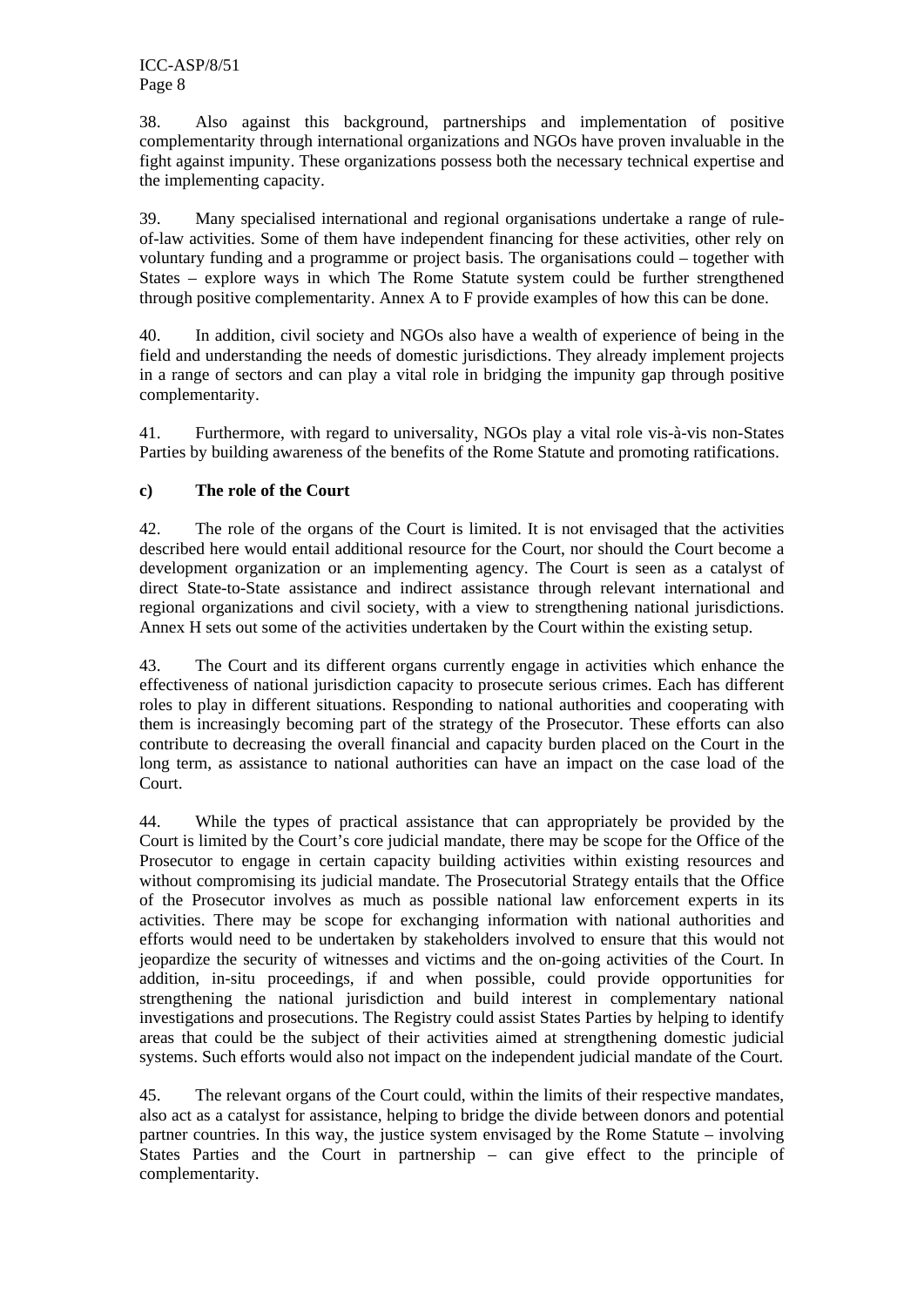# **D. Broader implications – universality and rule of law**

46. The Rome Statute was created to ensure that those bearing the greatest responsibility for the most serious crimes of concern to humanity do not go unpunished. This system can only fully realise its potential when the Statute is universally adhered to.

47. The decision on whether or not to sign and ratify the Statute rests solely with sovereign States. However, the prospect of assistance under the heading of positive complementarity may alleviate some concern over whether States are ready to assume the obligations and commitments that the Statute entails. The prospect of strengthening the domestic jurisdictions may also provide added incentives for ratification

48. In addition, experience with assistance to national jurisdictions in combating impunity for war crimes, crimes against humanity and genocide shows that such assistance can have significant and substantial spill-over effects on the entire judicial system of the State receiving assistance. Furthermore, international cooperation in combating the most serious international crimes can lead to cooperation with regard to other forms of transnational criminal activity.

# **E. Conclusion**

49. It is of paramount importance that the complementary justice system of the Rome Statute is strengthened and sustained and that the Court and States Parties support and enhance mutual efforts to combat impunity.

50. The possibilities for enhancing the fight against impunity through positive complementarity are many and diverse. As the preamble of the Rome Statute states, this includes further measures at the national level. Positive complementarity seems to be one tool by which such measures can be taken. Sharpening this tool could help bridge the impunity gap and dissuade and deter the commission of future crimes.

51. Considering the many facets of the issue, closing the impunity gap through positive complementarity seems to merit further discussions among States Parties and within the Assembly. The aim is not to create new roles for the Court. Neither is it to create new structures of assistance or additional obligations for States Parties, financial or otherwise. The aim is to identify ways in which States Parties, in a dialogue with the Court, may even better, more targeted and more efficiently assist one another in strengthening national jurisdictions in order that these may conduct national investigations and prosecutions.

52. The basis for this already exists, namely the current activities of States Parties, international and regional organizations and civil society. The aim would be to strengthen national jurisdictions through increased donor awareness and improved coordination with a specific view to the Rome Statute System of international criminal justice. To this end, the Secretariat should be tasked with facilitating the exchange of information between the Court, States Parties, signatory States, international organizations, civil society and other stakeholders aimed at strengthening domestic jurisdictions. It should be noted that it is neither desirable nor appropriate that the Secretariat should take upon itself any major role with regard to coordination and implementation of activities.

53. Some activities elaborated in this paper are already routinely carried out. Furthering the issue of positive complementarity as set out in this paper could, however, strengthen the impact of the Rome Statute system through effective measures, both at national and international levels. Such measures may contribute to closing the impunity gap, enhancing the prevention of crimes and promoting the rule of law, with potential positive effects for international peace and security.